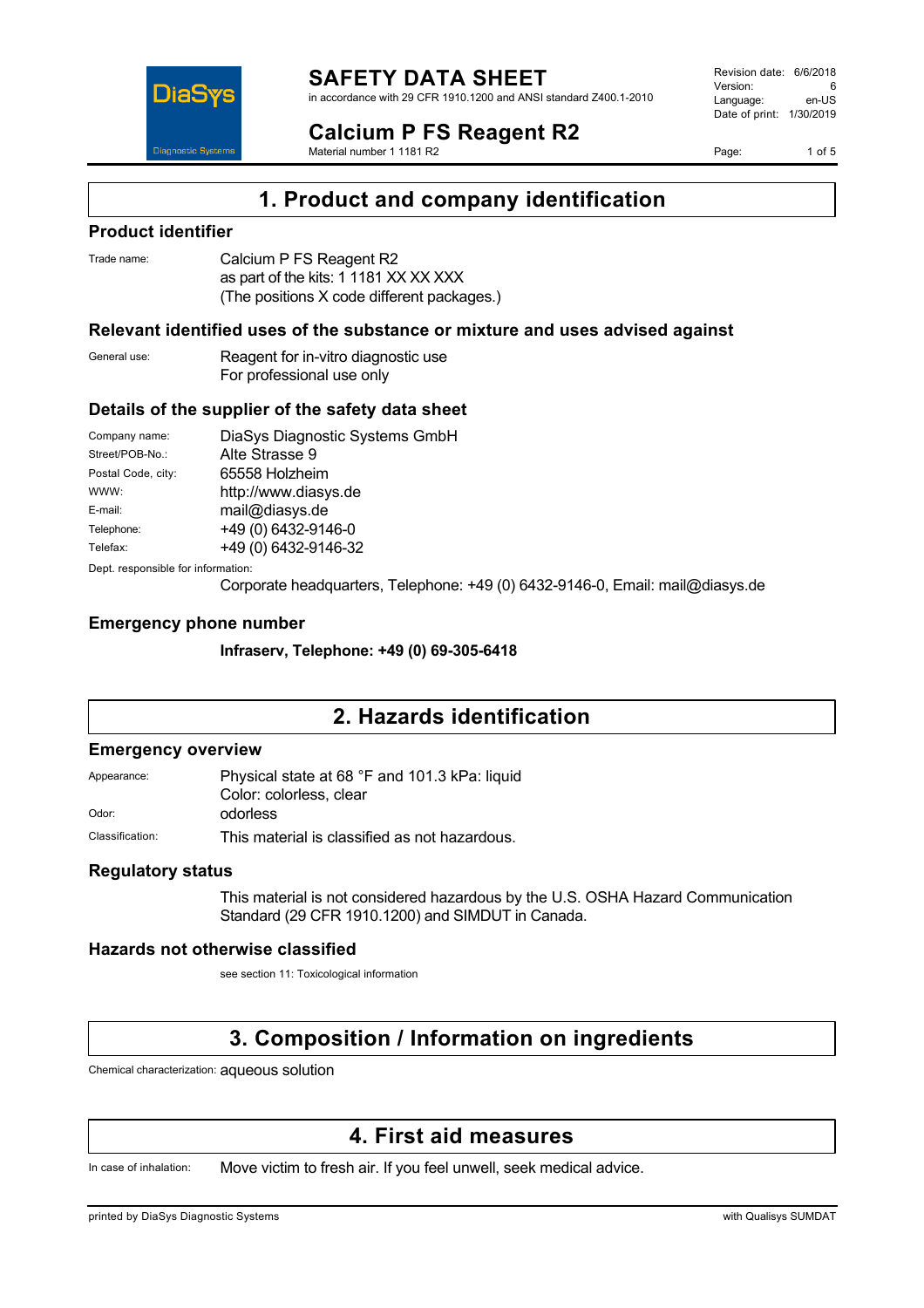

### **SAFETY DATA SHEET**

in accordance with 29 CFR 1910.1200 and ANSI standard Z400.1-2010

Revision date: 6/6/2018 Version: 6<br>Language: en-LIS Language: Date of print: 1/30/2019

**Calcium P FS Reagent R2** Material number 1 1181 R2

Page: 2 of 5

| Following skin contact: | Change contaminated clothing. Remove residues with water. In case of skin reactions,<br>consult a physician.                                                                 |
|-------------------------|------------------------------------------------------------------------------------------------------------------------------------------------------------------------------|
| After eye contact:      | Immediately flush eyes with plenty of flowing water for 10 to 15 minutes holding eyelids<br>apart.<br>In case of troubles or persistent symptoms, consult an opthalmologist. |
| After swallowing:       | Rinse mouth immediately and drink plenty of water.<br>Seek medical treatment in case of troubles.                                                                            |
|                         | Most important symptoms/effects, acute and delayed                                                                                                                           |

No data available

### **Information to physician**

Treat symptomatically.

### **5. Fire fighting measures**

Flash point/flash point range:

not combustible

Auto-ignition temperature: No data available

Suitable extinguishing media:

Product is non-combustible. Extinguishing materials should therefore be selected according to surroundings.

### **Specific hazards arising from the chemical**

Fires in the immediate vicinity may cause the development of dangerous vapors. In case of fire may be liberated: Sodium compounds, nitrogen oxides (NOx), carbon monoxide and carbon dioxide.

Protective equipment and precautions for firefighters:

Wear self-contained breathing apparatus.

Additional information: Do not allow fire water to penetrate into surface or ground water.

### **6. Accidental release measures**

Personal precautions: Avoid contact with skin and eyes. Wear appropriate protective equipment.

Environmental precautions:

Do not allow to penetrate into soil, waterbodies or drains.

Methods for clean-up: Soak up with absorbent materials such as sand, siliceus earth, acid- or universal binder. Store in special closed containers and dispose of according to ordinance. Final cleaning.

### **7. Handling and storage**

### **Handling**

Advices on safe handling: Avoid contact with skin and eyes. Wear appropriate protective equipment. Wash hands before breaks and after work. Provide adequate ventilation.

Specific use(s) Reagent for in-vitro diagnostics in human samples

### **Storage**

Requirements for storerooms and containers:

Keep containers tightly closed and at a temperature between 35.6 °F and 46.4 °F.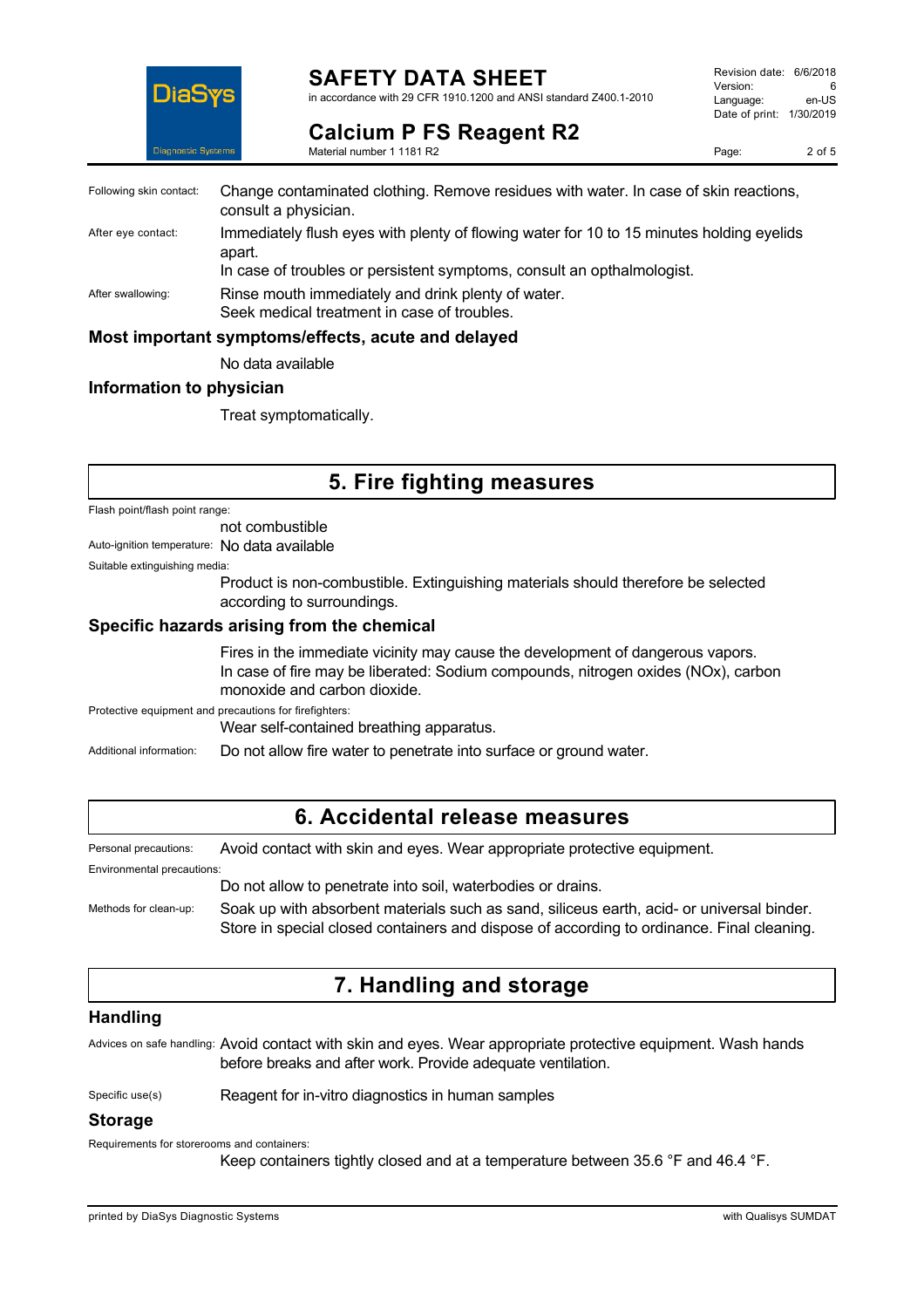in accordance with 29 CFR 1910.1200 and ANSI standard Z400.1-2010

Revision date: 6/6/2018 Version: 6<br>
Language: en-US Language: Date of print: 1/30/2019

**Calcium P FS Reagent R2** Material number 1 1181 R2

Page: 3 of 5

# **8. Exposure controls / personal protection**

### **Engineering controls**

**DiaS** 

**Diagnostic Systen** 

Provide good ventilation and/or an exhaust system in the work area. See also information in chapter 7, section storage.

### **Personal protection equipment (PPE)**

| Eye/face protection             | Tightly sealed goggles according to OSHA Standard - 29 CFR: 1910.133 or ANSI<br>Z87.1-2010. OSHA Standard - 29 CFR: 1910.133 or ANSI Z87.1-2003.                                                                             |
|---------------------------------|------------------------------------------------------------------------------------------------------------------------------------------------------------------------------------------------------------------------------|
| Skin protection                 | Wear suitable protective clothing.                                                                                                                                                                                           |
|                                 | Protective gloves according to OSHA Standard - 29 CFR: 1910.138.<br>Glove material: Nitrile rubber-Breakthrough time: >480 min.<br>Observe glove manufacturer's instructions concerning penetrability and breakthrough time. |
| Respiratory protection:         | In case of inadequate ventilation wear respiratory protection.                                                                                                                                                               |
| General hygiene considerations: | Avoid contact with skin and eyes. Change contaminated clothing.                                                                                                                                                              |

Wash hands before breaks and after work.

# **9. Physical and chemical properties**

### **Information on basic physical and chemical properties**

| Appearance:                              | Physical state at 68 °F and 101.3 kPa: liquid<br>Color: colorless, clear |
|------------------------------------------|--------------------------------------------------------------------------|
| Odor:                                    | odorless                                                                 |
| Odor threshold:                          | No data available                                                        |
| pH value:                                | at 77 °F: 5.05                                                           |
| Melting point/freezing point:            | No data available                                                        |
| Initial boiling point and boiling range: | No data available                                                        |
| Flash point/flash point range:           | not combustible                                                          |
| Evaporation rate:                        | No data available                                                        |
| Flammability:                            | No data available                                                        |
| Explosion limits:                        | No data available                                                        |
| Vapor pressure:                          | No data available                                                        |
| Vapor density:                           | No data available                                                        |
| Density:                                 | at 68 °F: 1.0185 g/mL                                                    |
| Water solubility:                        | completely miscible                                                      |
| Partition coefficient: n-octanol/water:  | No data available                                                        |
| Auto-ignition temperature:               | No data available                                                        |
| Thermal decomposition:                   | No data available                                                        |
| Additional information:                  | No data available                                                        |

### **10. Stability and reactivity**

Reactivity: No data available

Chemical stability: Product is stable under normal storage conditions.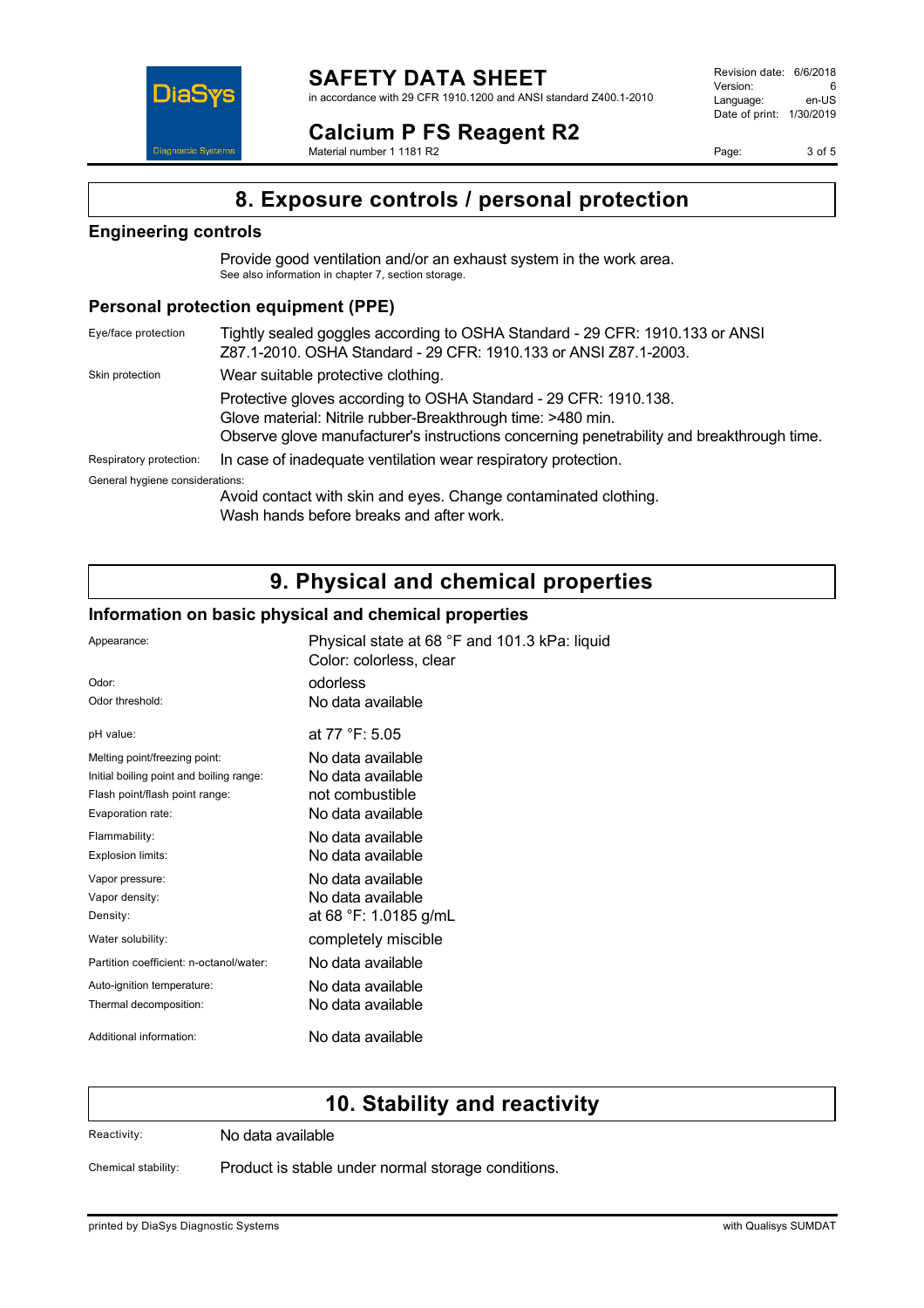

**Calcium P FS Reagent R2**

Material number 1 1181 R2

Page: 4 of 5

Possibility of hazardous reactions

No hazardous reactions known.

- Conditions to avoid: Protect from excessive heat.
- Incompatible materials: Strong acids and alkalis

Hazardous decomposition products:

No hazardous decomposition products when regulations for storage and handling are observed. Thermal decomposition: No data available

## **11. Toxicological information**

### **Toxicological tests**

| Toxicological effects: | Acute toxicity (oral): Lack of data.                              |
|------------------------|-------------------------------------------------------------------|
|                        | Acute toxicity (dermal): Lack of data.                            |
|                        | Acute toxicity (inhalative): Lack of data.                        |
|                        | Skin corrosion/irritation: Lack of data.                          |
|                        | Serious eye damage/irritation: Lack of data.                      |
|                        | Sensitisation to the respiratory tract: Lack of data.             |
|                        | Skin sensitisation: Lack of data.                                 |
|                        | Germ cell mutagenicity/Genotoxicity: Lack of data.                |
|                        | Carcinogenicity: Lack of data.                                    |
|                        | Reproductive toxicity: Lack of data.                              |
|                        | Effects on or via lactation: Lack of data.                        |
|                        | Specific target organ toxicity (single exposure): Lack of data.   |
|                        | Specific target organ toxicity (repeated exposure): Lack of data. |
|                        | Aspiration hazard: Lack of data.                                  |
| After eye contact:     | mild irritant                                                     |
|                        |                                                                   |

# **12. Ecological information**

### **Ecotoxicity**

Further details: No data available

### **Mobility in soil**

No data available

### **Persistence and degradability**

Further details: No data available

### **Additional ecological information**

General information: Do not allow to enter into ground-water, surface water or drains.